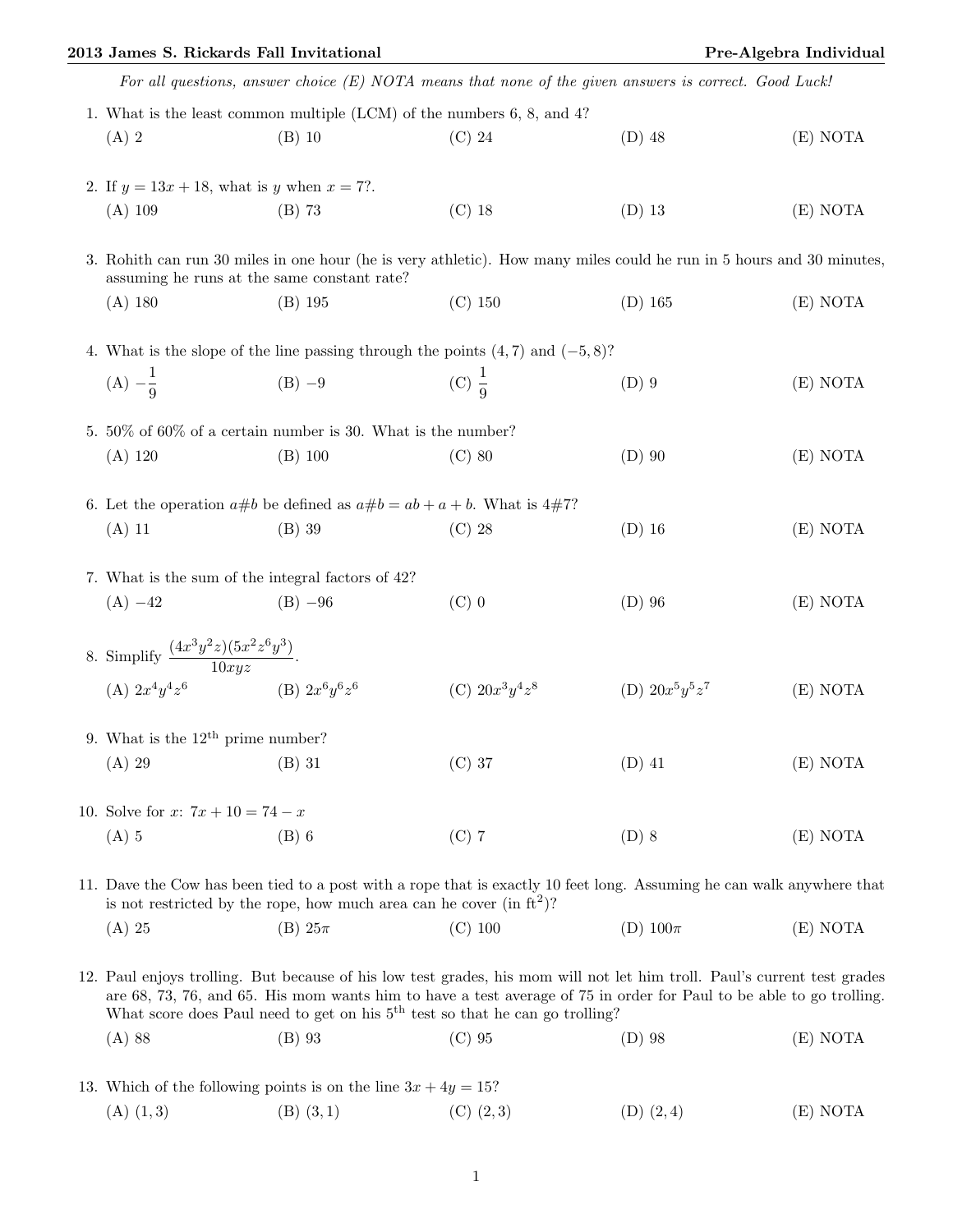## 2013 James S. Rickards Fall Invitational **Pre-Algebra Individual** Pre-Algebra Individual

- 14. Keyura is going to the gym. Membership there costs 28 dollars a month. How many dollars does Keyura have to spend to go to the gym for the whole year? (She really needs to work out.)
	- (A) 336 (B) 308 (C) 280 (D) 168 (E) NOTA
- 15. Let A be the set  $\{10, 5, 9, 12\}$ . Let X equal the mean of A and let Y equal the range of A. Find  $X + Y XY$ . (A) 47 (B) −47 (C) −31 (D) −41 (E) NOTA

16. Puneet and 10 of his friends in the Rickards High School Mu Alpha Theta team are deciding on what AP classes they are going to take. Six of them are taking AP World History. Eight of them are taking AP Biology. How many of them are taking both courses if everyone must take at least one AP class?

(A) 1 (B) 2 (C) 3 (D) 4 (E) NOTA

17. Rohith wants to go running (yes, the guy who can run 30 miles an hour), but he needs a running outfit. He has 4 distinct options of special running shirts and 6 distinct options of special running shorts. If an outfit consists of 1 shirt and 1 shorts, how many different outfits can he make?

- (A) 10 (B) 20 (C) 16 (D) 28 (E) NOTA
- 18. Which of the following statements is true?
	- (A) The slopes of two perpendicular lines are multiplicative inverses.
	- (B) The slopes of two parallel lines are equal.
	- (C) Parallel lines always intersect.
	- (D) Perpendicular lines intersect at acute angles.
	- (E) NOTA
- 19. If I am 6 feet tall and cast an 8 foot long shadow at a given time of day, how long in feet will the shadow be for a 15 foot tall statue at the same time?
	- (A) 11.25 (B) 3.2 (C) 20 (D) 18 (E) NOTA
- 20. The point (−4, 8) is translated up three units, to the right 5 units, down 6 units, and then left 2 units. In which quadrant is the new point located?
	- (A) I (B) IV (C) III (D) II (E) NOTA

21. What are the values of x that make the inequality  $-3x + 5 > 8$  true?

(A) 
$$
x < -1
$$
 \t\t (B)  $x > -1$  \t\t (C)  $x < 1$  \t\t (D)  $x > 1$  \t\t (E) NOTA

- 22. Find the units digit of  $1311^{332}$ .
	- (A) 2 (B) 3 (C) 1 (D) 0 (E) NOTA
- 23. How many 4 digit numbers exist such that the thousands digit is an even number, the hundreds digit is two more than the tens digit, and the number is divisible by 5?
	- (A) 32 (B) 64 (C) 40 (D) 80 (E) NOTA
- 24. What is the area of a circle with a diameter of 6?
	- (A) 9 (B)  $9\pi$  (C) 36 (D)  $36\pi$  (E) NOTA